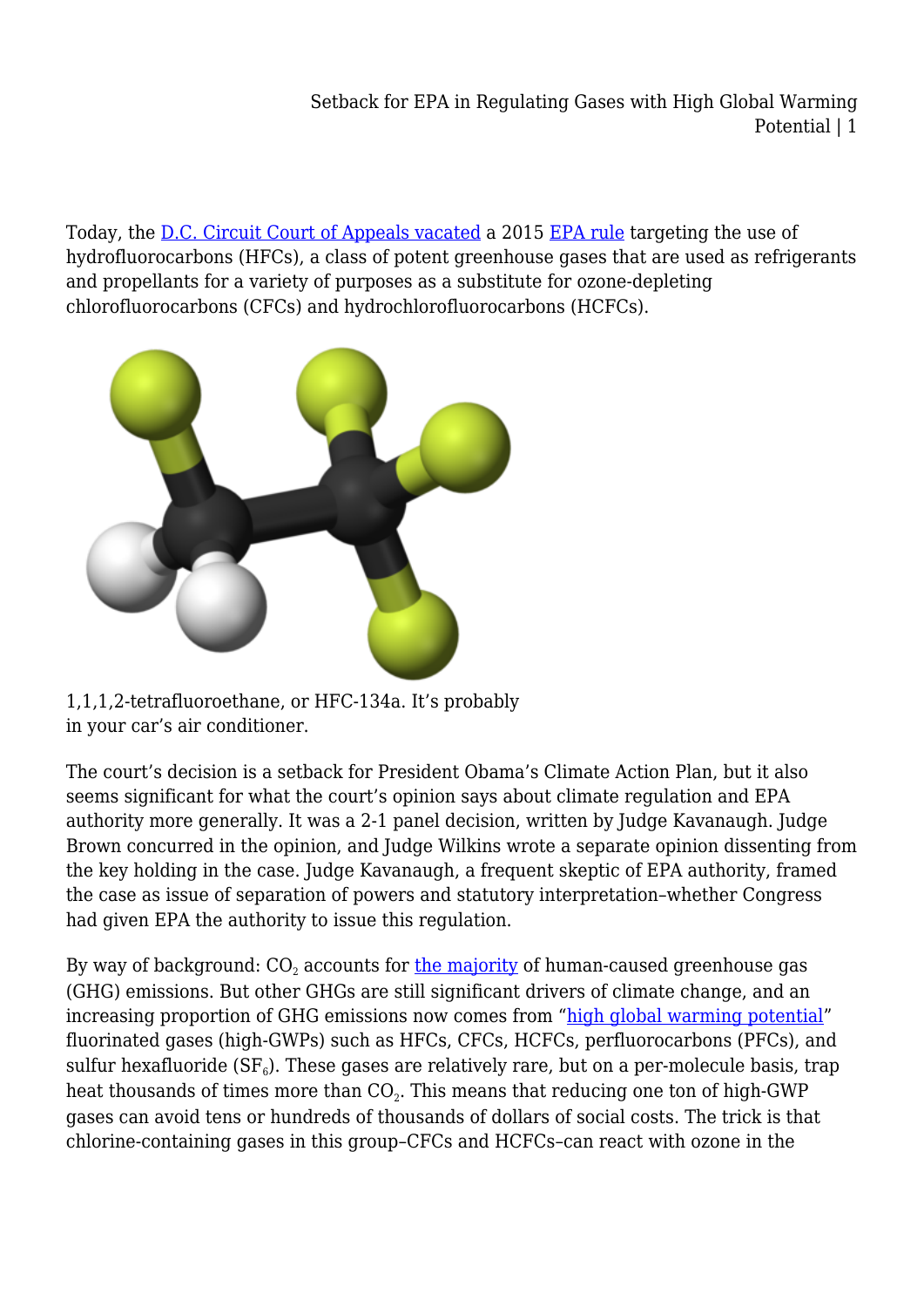stratosphere and significantly damage the ozone layer.

In 1990, Congress passed major amendments to the Clean Air Act, including Title VI, which addressed the problem of ozone-depleting substances–in part to meet the United States' international obligations under the Vienna Convention and Montreal Protocol for protecting the ozone layer.

Section 612 of the Act  $(42 \text{ U.S.C.} \frac{57671 \text{ k}}{2})$  created a "safe alternatives policy" designed to regulate the substitutes for CFCs and HCFCs. Section 612(a) reads that "[t]o the maximum extent practicable, [ozone-depleting CFCs and HCFCs] shall be replaced by chemicals, product substitutes, or alternative manufacturing processes that reduce overall risks to human health and the environment." Section 612(c) then requires the EPA to study the risk that CFC and HCFC alternatives pose to human health and the environment. EPA is required to put in place rules that make it "unlawful to replace [CFCs and HCFCs] with any substitute substance which the Administrator determines may present adverse effects to human health or the environment, where the Administrator has identified an alternative to such replacement that–(1) reduces the overall risk to human health and the environment; and (2) is currently or potentially available."

The central problem with the D.C. Circuit's opinion is its focus on the word "replace" to the exclusion of the rest of the statute and its overall purpose.

The EPA first set up rules as to which substitutes were permitted in the 1990s, in its ["Significant New Alternatives Program.](https://www.epa.gov/snap)" HFCs were deemed safe for use in a variety of products, including air conditioners in cars, refrigerators, and medical inhalers.

In 2009, the EPA issued its [endangerment finding](https://www.epa.gov/ghgemissions/endangerment-and-cause-or-contribute-findings-greenhouse-gases-under-section-202a-clean) with regard to greenhouse gases, concluding that HFCs and other gases threaten public health and welfare. Based on this, President Obama's Climate Action Plan at the start of his second term in 2013 included a point on phasing out HFCs.

In 2015, EPA issued the rule challenged in today's case–reclassifying HFCs from the list of *safe* substitutes to *prohibited* substitutes, except in limited circumstances (for example, medical inhalers).

Companies that manufacture HFC-134a (also known as 1,1,1,2-tetrafluoroethane) challenged the rule. They argued that they, as manufacturers who had already "replaced" ozone-depleting CFCs and HCFCs with HFC-134a, could not be required to make a second substitution and replace again a substance that EPA had previously listed as safe.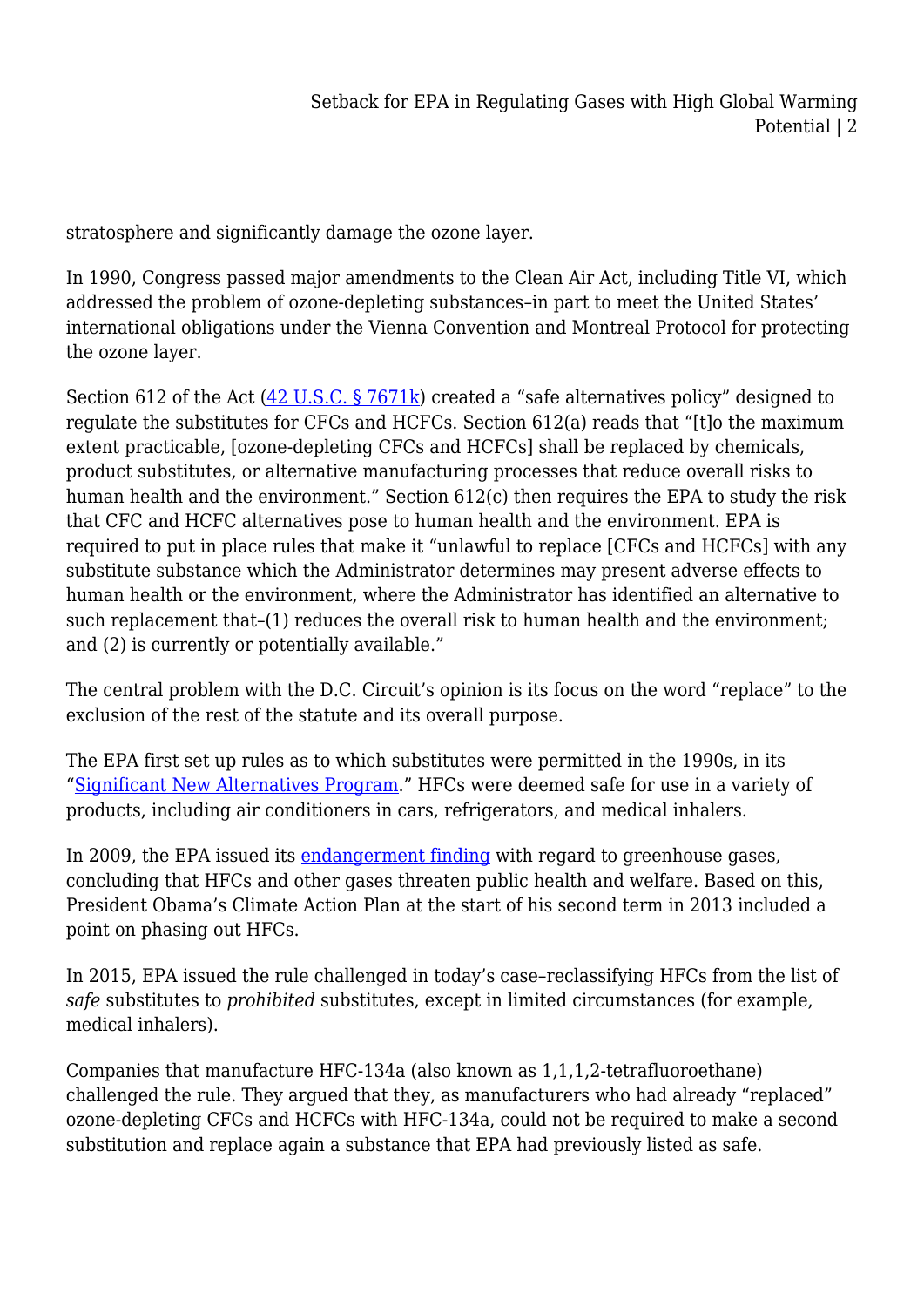Setback for EPA in Regulating Gases with High Global Warming Potential | 3



HFC-134a comes in light blue cans like this (picture from Wikimedia Commons / CC 3.0)

It is at this point that the D.C. Circuit begins to engage in an in-the-weeds hair-splitting exercise. The court accepted that the EPA could move HFC-134a to the list of prohibited substitutes, and that for any manufacturer who was still making ozone-depleting CFCs and HCFCs, *those* manufacturers would not be able to switch to HFC-134a. However, the court honed in on the use of the word "replace" in the statute (see slip op. at 13). The two sides disagreed as to the time frame in which the "replacing" is happening. The court held that "replace" could only mean a one-time substitution for each manufacturer (and held that this was the clear meaning of the statute, under Step 1 of a *Chevron* analysis–not subject to any level of deference to the EPA). In other words, once Company X switches from making freon to making HFC-134a, it can no longer "replace" an ozone-depleting substance, and EPA can't make them change from their already-chosen substitute. (EPA–and Judge Wilkins in dissent–saw "replacement" as an ongoing process; as Judge Wilkins put it, it can happen over a number of years, and "it may be the case that one substitute is succeeded by a better substitute at some point in the future." See dissent at p. 4.)

It's easy to understand the manufacturers' concerns. They've already stopped making ozone-depleting substances, and now they're making substances that don't deplete the ozone layer. So how long must they continue to be subject to an EPA regulation that's about ozone?